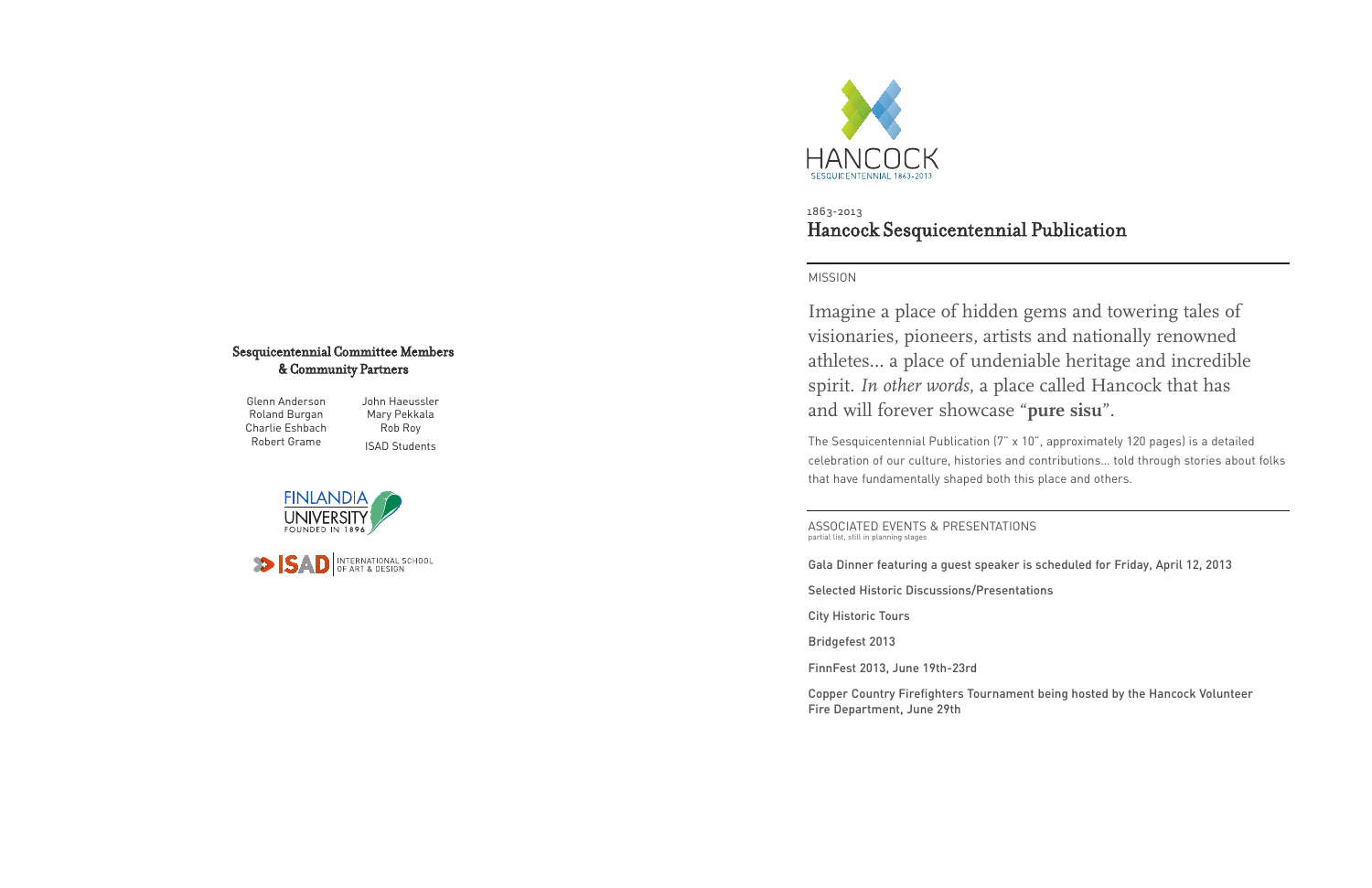Hancock Sesquicentennial

Hancock

Sesquicentennial

BY JOHN HAEUSSLER

The accompanying photograph of the Hancock First National Base Ball Club is the oldest known of a Hancock athletic team. Although "1868" is handwritten on the photo it was likely taken a short time later. The lineup depicted in the photo matches that from an August 11, 1870 game versus a Houghton team. [See Baseball Fever: Early Baseball in Michigan by Peter Morris for more.]

At least two team members later had leadership roles with the First National Bank of Hancock, yet the club was not affiliated with the bank – which did not yet exist in 1870. "First Nationals" and "Nationals" were common team names during the era.

of English descent. There are no representatives from the Nordic countries as they, particularly the Finns, were just beginning to immigrate to the area. Brief biographical sketches of the players depicted in the photo follow below. Ages are given as of the summer of 1870 and all were unmarried residents of Hancock at that time unless noted otherwise.

During the 1870s the First Nationals claimed multiple Houghton County and Upper Peninsula championships. The club and the developing sport also captured the attention of the community. A report in the June 18, 1874 edition of the Portage Lake Mining Gazette stated:

Hancock Sesquicentennial Hancock Sesquicentennial

-



*"To one who has rather been inclined to belittle the importance of base ball as a game of sport, the scene at the Hancock grounds last Saturday, when the Independents, of Ripley, and the First Nationals played, was surprising. The crowd present was large. It was composed of all classes, and included many strangers sojourning in the neighborhood. The ladies, too, were well represented, and apparently enjoyed the game. That many people are not only interested in base ball, but that they grow as enthusiastic over it as do the members of political parties during a hard-fought campaign over the respective issues in contest, was last week fully illustrated. Though the game was between two local clubs, the lines were well drawn, and each side was continually urged on and encouraged by the cheers and bravos of its friends. It can no longer be denied that base ball is in reality the national game in the United States. When, day after day, it can call together crowds of people throughout the land, it is useless to deny it the position it claims. That it does furnish innocent amusement and excitement to thousands is patent, and, so doing, much of its alleged abuse can be forgiven."*

**Thomas D. Meads** *(bottom, 3)*, shortstop, team captain 30, was born in England and operated as a watchmake and jeweler on Reservation Street. He was married with an infant daughter. Later he served as a Village Assessor and member of the Village Board of Trustees and held the offices of Houghton County Clerk and Register of Deeds from

Archibald J. Scott (bottom, 2), catcher, 22, was born in Canad and operated as a druggist at Tezcuco and Hancock Streets. He was a Civil War veteran and was with Maj. General Sherman on his celebrated "March to the Sea". The most newsworthy team member, his future endeavors included  $\vdots$  founding the Hancock Times newspaper and serving as Village Assessor, Village Treasurer, Township Supervisor, Village Fire Chief, Village President from 1897-1903, Manager of Hancock's Driving Park, Vice-President of the First National Bank of Hancock and President of the Park Brewing Company. He was the first Mayor of the City of Hancock serving 1903-1904 and 1905-1909 and proprietor of the Scott Hotel which bears his name to this day.

# First National Base Ball Club

#### **John Bittenbender** *(top, 1),* left field, 20, was born in Pennsylvania and worked in a saw mill.

**Albert A. Brockway** *(top, 2),* center field, 22, was born in Copper Harbor, Michigan and worked as a warehouse clerk. He later opened a general merchandise store at Cliff Mine named D.D. Brockway & Son. His father, Daniel, was agent and superintendent of the mine among his many pioneering pursuits and Brockway Mountain is named in his honor. Albert held the office of Keweenaw County Treasurer from 1879-1882.

**William Harry** *(top, 3)*, third base, 28, was born in England and operated as a tinsmith on Quincy Street. He later was elected a Hancock Fire Warden, served as President of the First National Bank of Hancock and represented Houghton County in the Michigan House of Representatives during the 1891 and 1892 legislative sessions.

**Joseph Johnson** *(top, 4)*, right field, 23, was born in Canada and worked as a miner. He resided in Franklin Township with his wife and infant son.

**Otto Charles Kunath** *(bottom, 5)*, first base, 19, was born in Wisconsin and worked in a tin shop. The 1870 U.S. Census identified him as Otto Cunith. His parents were born in Germany.

1877-1886.

**James Walls Trembath** *(bottom, 1)*, second base, 18, was born in England and worked as a miner. He is not the brothe of **John T. V. Trembath** *(bottom, 4)*, pitcher, 23, who was also born in England and worked as a miner. John resided

in Franklin.

HANCOCK 1863-2013

> PLAYERS ARE LISTED BY ROW AND NUMBERED LEFT TO RIGHT | PHOTOGRAPH COURTESY MICHIGAN TECH ARCHIVES